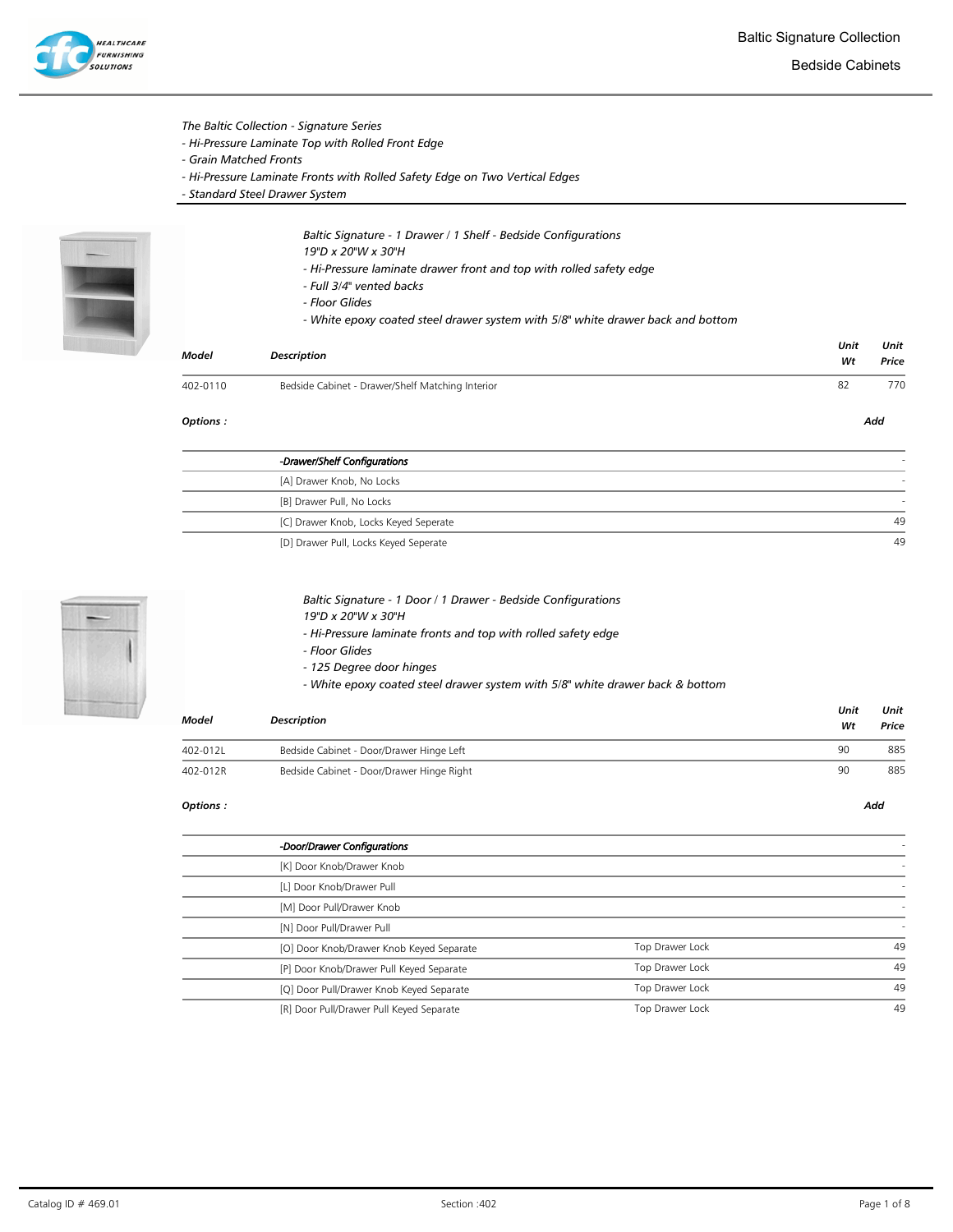



Bedside Cabinets

|          | Baltic Signature - 3 Drawer - Bedside Configurations<br>19"D x 20"W x 30"H<br>- Hi-Pressure laminate drawer fronts and top with rolled safety edge<br>- Floor Glides<br>- Full 3/4" vented back<br>- White epoxy coated steel drawer system with 5/8" white drawer backs and bottoms |            |               |
|----------|--------------------------------------------------------------------------------------------------------------------------------------------------------------------------------------------------------------------------------------------------------------------------------------|------------|---------------|
| Model    | <b>Description</b>                                                                                                                                                                                                                                                                   | Unit<br>Wt | Unit<br>Price |
| 402-0130 | Bedside Cabinet - Three Drawer                                                                                                                                                                                                                                                       | 101        | 959           |

## Options : Add

j ł,

| [A] Drawer Knob, No Locks             |                 |     |
|---------------------------------------|-----------------|-----|
| [B] Drawer Pull, No Locks             |                 |     |
| [C] Drawer Knob, Locks Keyed Seperate | Top Drawer Lock | 49  |
| [D] Drawer Pull, Locks Keyed Seperate | Top Drawer Lock | 49  |
| [E] Drawer Knob, Locks Keyed Seperate | Lock All        | 147 |
| [F] Drawer Pull, Locks Keyed Seperate | Lock All        | 147 |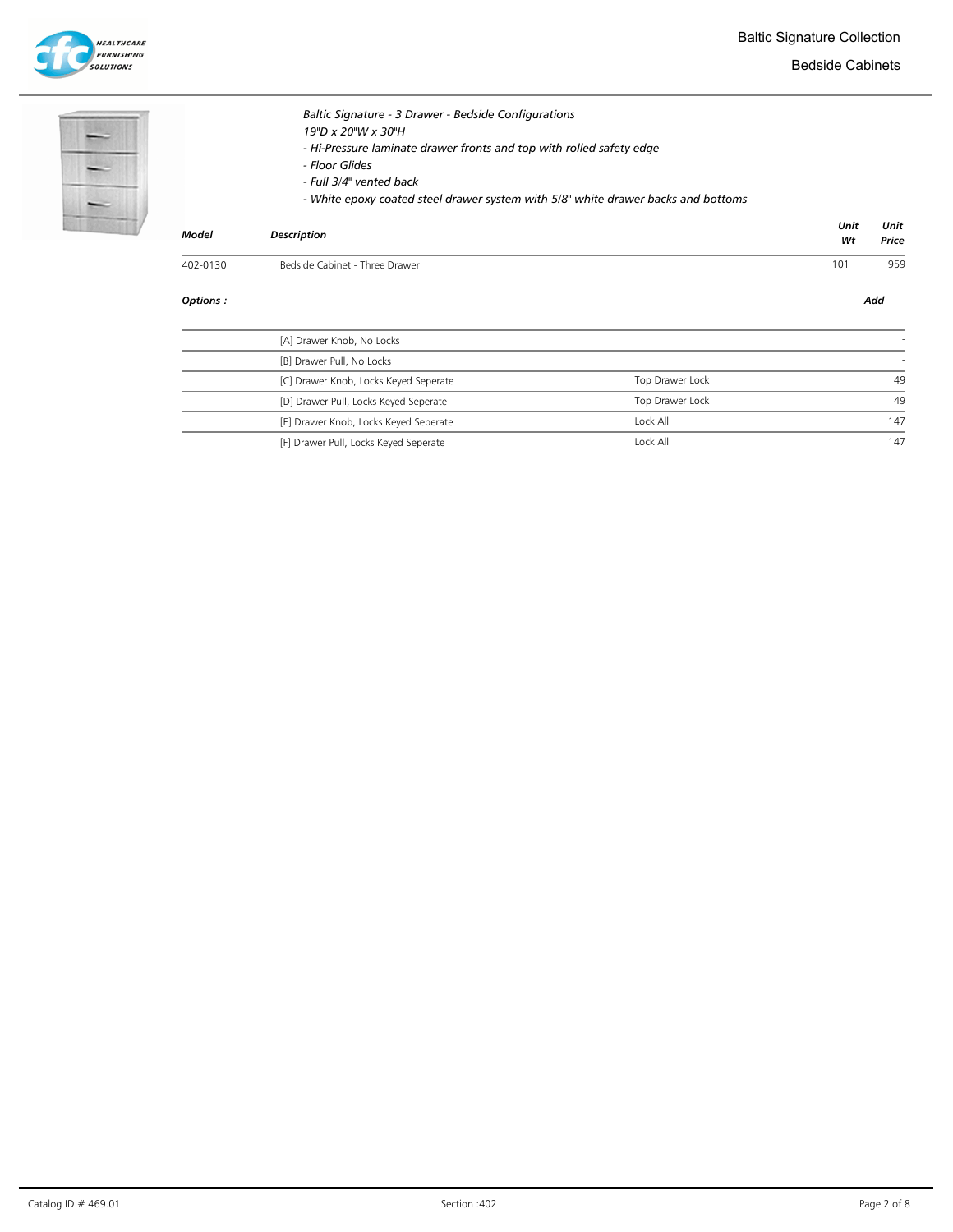Dresser Cabinets

| Baltic Signature - 3 Drawer - Dresser Units<br>19"D x 30"W x 30"H<br>- Hi-Pressure laminate drawer fronts and top with rolled safety edge<br>- Front levelers<br>- Full 3/4" vented backs<br>- White epoxy coated steel drawer system with 5/8" white drawer backs and bottoms |                             |                    |            |               |  |
|--------------------------------------------------------------------------------------------------------------------------------------------------------------------------------------------------------------------------------------------------------------------------------|-----------------------------|--------------------|------------|---------------|--|
| Model                                                                                                                                                                                                                                                                          | <b>Description</b>          |                    | Unit<br>Wt | Unit<br>Price |  |
| 402-0230                                                                                                                                                                                                                                                                       | Dresser Unit - Three Drawer | 19"D x 30"W x 30"H | 141        | 1,135         |  |

| -Three Drawer Configurations          |                 |    |
|---------------------------------------|-----------------|----|
| [A] Drawer Knob, No Locks             |                 |    |
| [B] Drawer Pull, No Locks             |                 |    |
| [C] Drawer Knob, Locks Keyed Seperate | Top Drawer Lock | 49 |
| [D] Drawer Pull, Locks Keyed Seperate | Top Drawer Lock | 49 |

Options : Add



|  | Baltic Signature - 4 Drawer - Dresser Units |  |  |  |
|--|---------------------------------------------|--|--|--|
|  |                                             |  |  |  |

- 19"D x 30"W x 38"H
- Hi-Pressure laminate drawer fronts and top with rolled edge
- Front levelers
- Full 3/4" vented backs
- White epoxy coated steel drawer system with 5/8" white drawer backs and bottoms

| Model     | <b>Description</b>         |                    |     |      |  |
|-----------|----------------------------|--------------------|-----|------|--|
| 402-0240  | Dresser Unit - Four Drawer | 19"D x 30"W x 38"H | 175 | .383 |  |
| Options : |                            |                    |     | Add  |  |

L

| -Four Drawer Configurations           |                 |    |
|---------------------------------------|-----------------|----|
| [A] Drawer Knob, No Locks             |                 |    |
| [B] Drawer Pull, No Locks             |                 |    |
| [C] Drawer Knob, Locks Keyed Seperate | Top Drawer Lock | 49 |
| [D] Drawer Pull, Locks Keyed Seperate | Top Drawer Lock | 49 |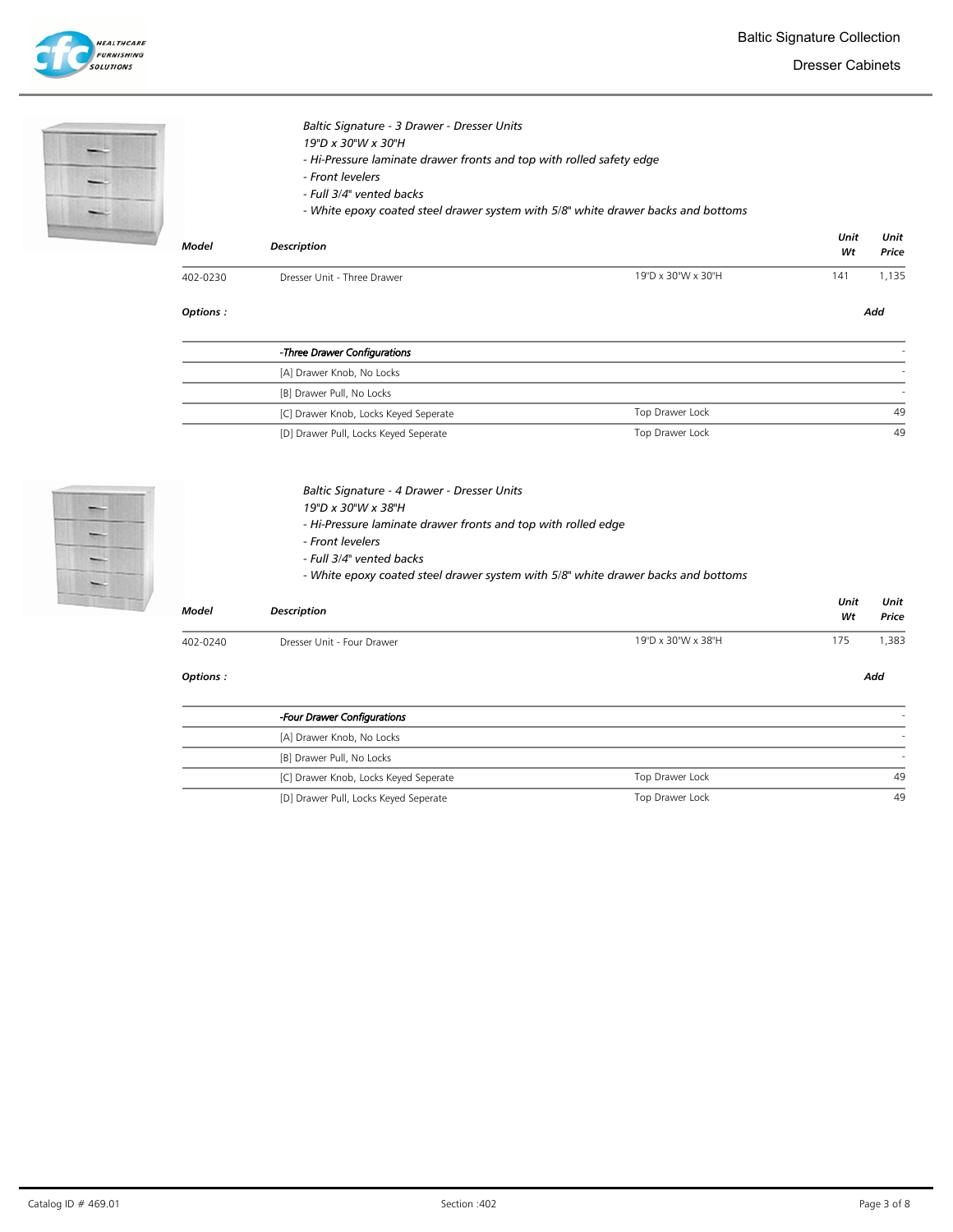

Dresser Cabinets

|              | Baltic Signature - 6 Drawer - Dresser Units<br>19"D x 44"W x 30"H<br>- Hi-Pressure laminate drawer fronts and top with rolled safety edge<br>- Front levelers<br>- Full 3/4" vented backs<br>- White epoxy coated steel drawer system with 5/8" white drawer backs and bottoms |                    |            |               |
|--------------|--------------------------------------------------------------------------------------------------------------------------------------------------------------------------------------------------------------------------------------------------------------------------------|--------------------|------------|---------------|
| <b>Model</b> | <b>Description</b>                                                                                                                                                                                                                                                             |                    | Unit<br>Wt | Unit<br>Price |
| 402-0260     | Dresser Unit - Six Drawer Double Stack                                                                                                                                                                                                                                         | 19"D x 44"W x 30"H | 191        | 1,711         |
| Options:     |                                                                                                                                                                                                                                                                                |                    |            | Add           |

| -Dresser Drawer Configurations        |                 |    |
|---------------------------------------|-----------------|----|
| [A] Drawer Knob, No Locks             |                 |    |
| [B] Drawer Pull, No Locks             |                 |    |
| [C] Drawer Knob, Locks Keyed Seperate | Top Drawer Lock | 49 |
| [D] Drawer Pull, Locks Keyed Seperate | Top Drawer Lock | 49 |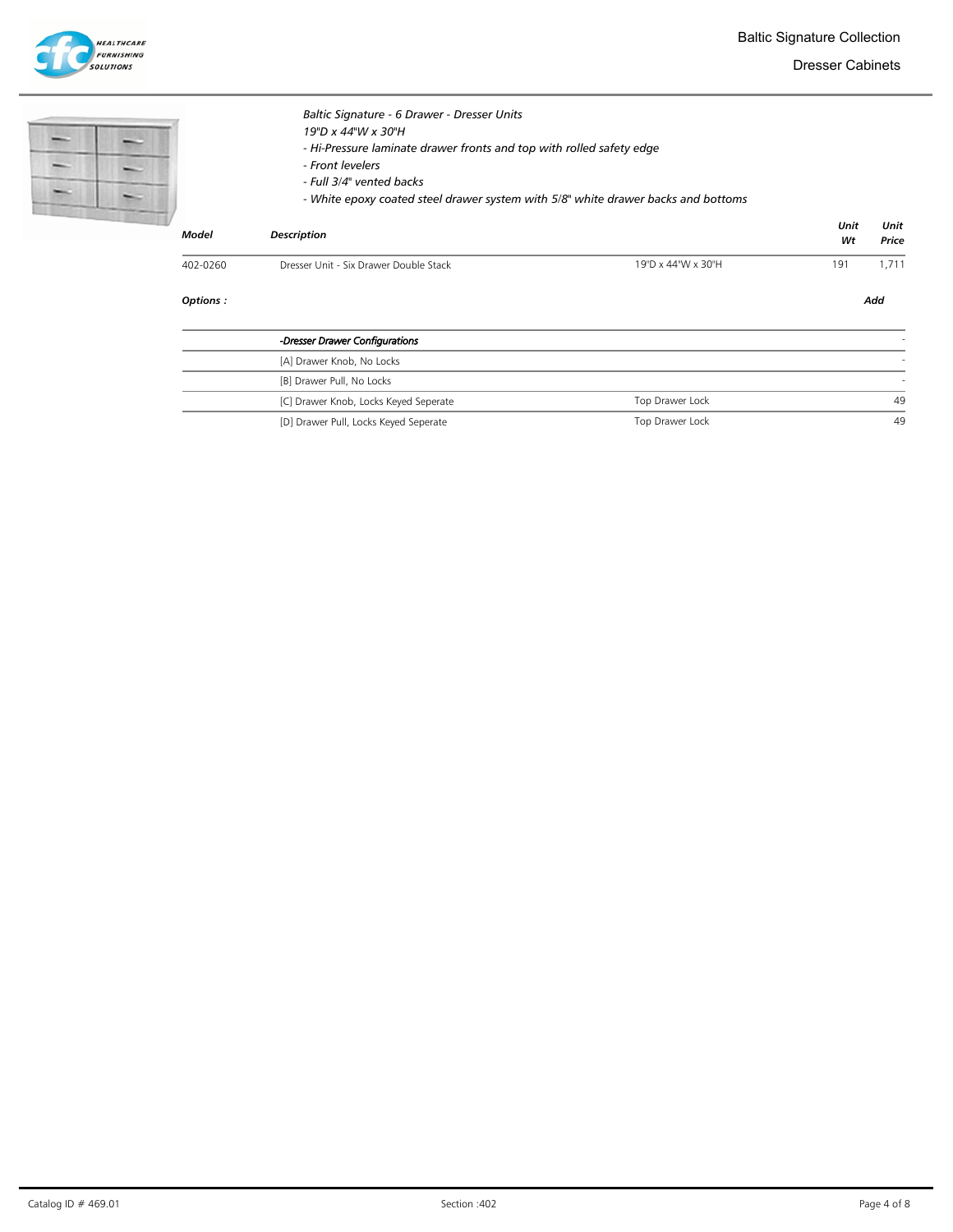



# Baltic Signature - 1 Door - Single Wardrobes 24"D x 24"W x 72"H

- Hi-Pressure laminate fronts and top with rolled safety edge
- 125 Degree door hinges
- Full 3/4" vented backs
- Fixed hat shelf and adjustable hanging rod

| <b>Model</b> | <b>Description</b>            | Unit<br>Wt | Unit<br>Price |
|--------------|-------------------------------|------------|---------------|
| 402-050L     | Wardrobe - 1 Door Left Hinge  | 188        | .539          |
| 402-050R     | Wardrobe - 1 Door Right Hinge | 188        | ,539          |

## Options : Add

| -Door Configurations        |    |
|-----------------------------|----|
| [G] Door Knob               |    |
| [H] Door Pull               |    |
| [I] Door Knob, Locking Door | 49 |
| [J] Door Pull, Locking Door | 49 |



# Baltic Signature - 1 Door / 1 Drawer - Single Wardrobes

- 24"D x 24"W x 72"H
- Hi-Pressure laminate fronts and top with rolled safety edge
- 125 Degree door hinges
- White epoxy coated steel drawer system with 5/8" white drawer backs and bottoms
- Fixed hat shelf and adjustable hanging rod

| Model    | <b>Description</b>                       | Unit<br>Wt | Unit<br>Price |
|----------|------------------------------------------|------------|---------------|
| 402-051L | Wardrobe - 1 Door Left Hinge - 1 Drawer  | 214        | .664          |
| 402-051R | Wardrobe - 1 Door Right Hinge - 1 Drawer | 214        | .664          |

| -Door/Drawer Configurations              |                 |    |
|------------------------------------------|-----------------|----|
| [K] Door Knob/Drawer Knob                |                 |    |
| [L] Door Knob/Drawer Pull                |                 |    |
| [M] Door Pull/Drawer Knob                |                 |    |
| [N] Door Pull/Drawer Pull                |                 |    |
| [O] Door Knob/Drawer Knob Keyed Separate | Top Drawer Lock | 49 |
| [P] Door Knob/Drawer Pull Keyed Separate | Top Drawer Lock | 49 |
| [Q] Door Pull/Drawer Knob Keyed Separate | Top Drawer Lock | 49 |
| [R] Door Pull/Drawer Pull Keyed Separate | Top Drawer Lock | 49 |
| [S] Door Knob/Drawer Knob Keyed Separate | Door Lock Only  | 49 |
| [T] Door Knob/Drawer Pull Keyed Separate | Door Lock Only  | 49 |
| [U] Door Pull/Drawer Knob Keyed Separate | Door Lock Only  | 49 |
| [V] Door Pull/Drawer Pull Keyed Separate | Door Lock Only  | 49 |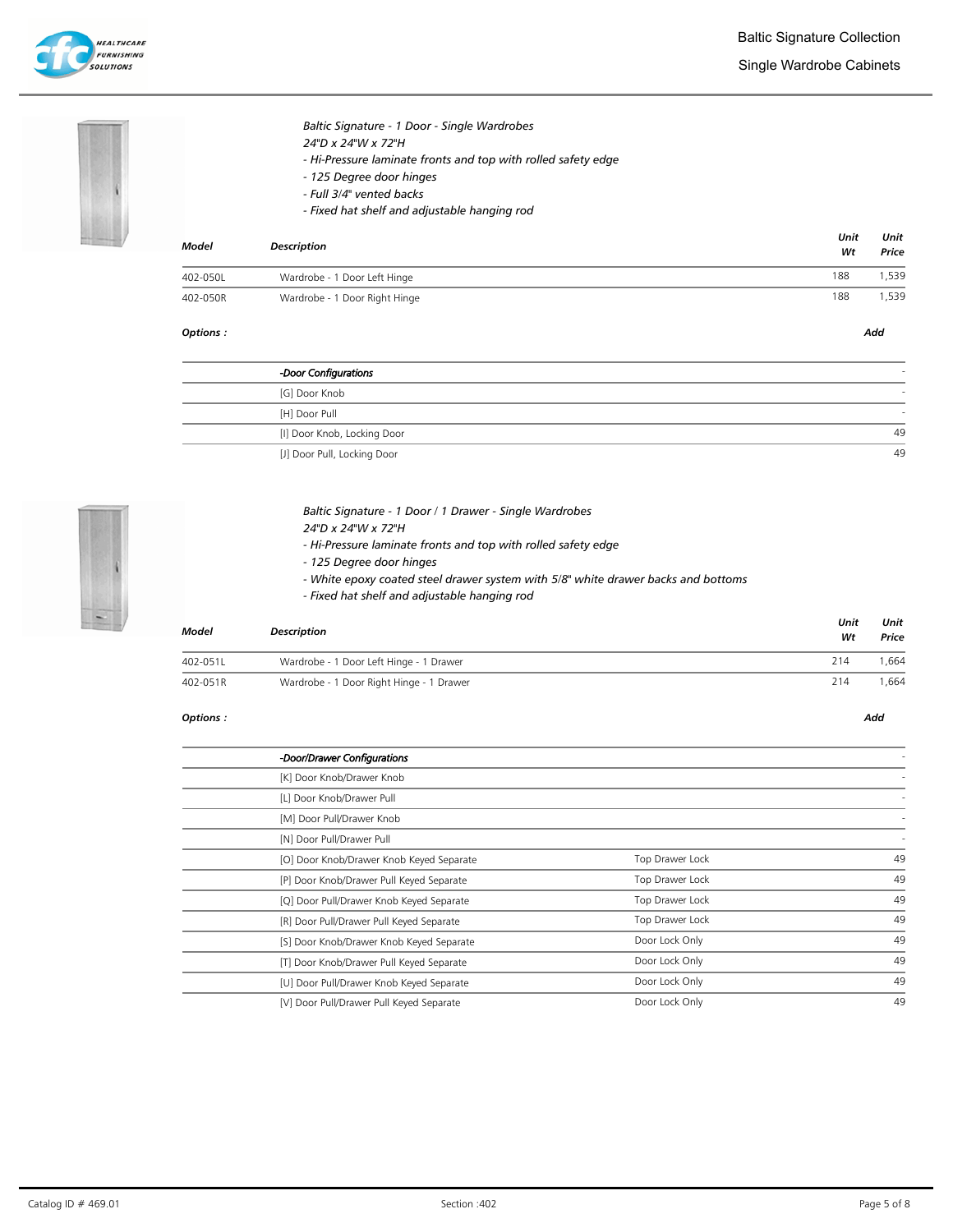

Single Wardrobe Cabinets



# Baltic Signature - 1 Door / 2 Drawers - Single Wardrobes 24"D x 24"W x 72"H - Hi-Pressure laminate fronts and top with rolled safety edge - 125 Degree door hinges

- White epoxy coated steel drawer system with 5/8" white drawer backs and bottoms
- Fixed hat shelf and adjustable hanging rod

| Model    | Description                               | Unit<br>Wt | Unit<br>Price |
|----------|-------------------------------------------|------------|---------------|
| 402-052L | Wardrobe - 1 Door Left Hinge - 2 Drawers  | 229        | 1.749         |
| 402-052R | Wardrobe - 1 Door Right Hinge - 2 Drawers | 229        | 1.749         |

| -Door/Drawer Configurations              |                 |    |
|------------------------------------------|-----------------|----|
| [K] Door Knob/Drawer Knob                |                 |    |
| [L] Door Knob/Drawer Pull                |                 |    |
| [M] Door Pull/Drawer Knob                |                 |    |
| [N] Door Pull/Drawer Pull                |                 |    |
| [O] Door Knob/Drawer Knob Keyed Separate | Top Drawer Lock | 49 |
| [P] Door Knob/Drawer Pull Keyed Separate | Top Drawer Lock | 49 |
| [Q] Door Pull/Drawer Knob Keyed Separate | Top Drawer Lock | 49 |
| [R] Door Pull/Drawer Pull Keyed Separate | Top Drawer Lock | 49 |
| [S] Door Knob/Drawer Knob Keyed Separate | Door Lock Only  | 49 |
| [T] Door Knob/Drawer Pull Keyed Separate | Door Lock Only  | 49 |
| [U] Door Pull/Drawer Knob Keyed Separate | Door Lock Only  | 49 |
| [V] Door Pull/Drawer Pull Keyed Separate | Door Lock Only  | 49 |
|                                          |                 |    |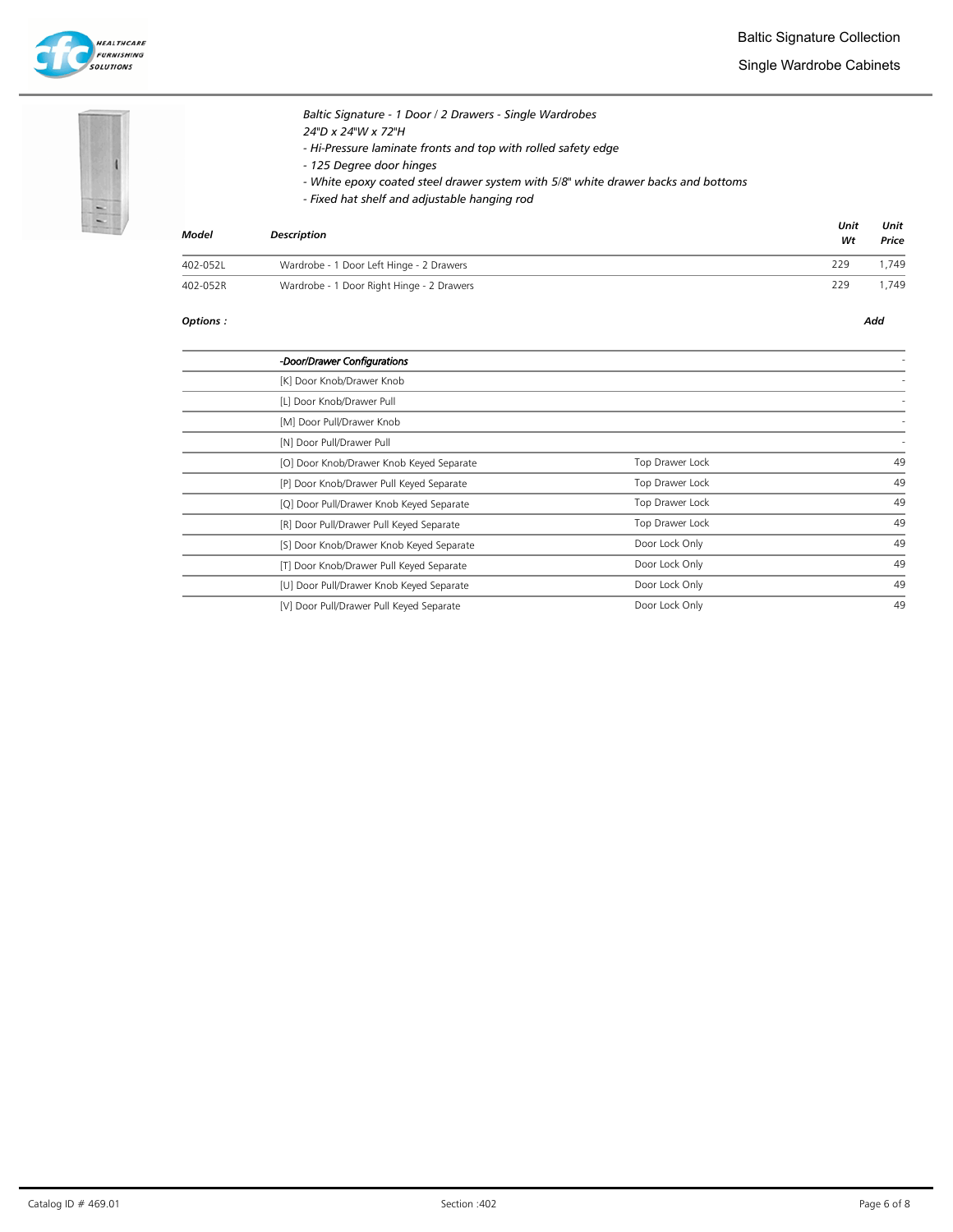Double Wardrobe Cabinets



| Options:     |                                                                                                                                                                                             |            | Add           |
|--------------|---------------------------------------------------------------------------------------------------------------------------------------------------------------------------------------------|------------|---------------|
| 402-0600     | Wardrobe - 2 Doors                                                                                                                                                                          | 243        | 1,997         |
| <b>Model</b> | <b>Description</b>                                                                                                                                                                          | Unit<br>Wt | Unit<br>Price |
|              | 24"D x 35"W x 72"H<br>- Hi-Pressure laminate fronts and top with rolled safety edge<br>- 125 Degree door hinges<br>- 125 Degree door hinges<br>- Fixed hat shelf and adjustable hanging rod |            |               |

| -Door Configurations        |    |
|-----------------------------|----|
| [G] Door Knob               |    |
| [H] Door Pull               |    |
| [I] Door Knob, Locking Door | 49 |
| [J] Door Pull, Locking Door | 49 |



| Baltic Signature - 2 Doors / 1 Drawer - Double Wardrobes |  |
|----------------------------------------------------------|--|
|----------------------------------------------------------|--|

- 24"D x 35"W x 72"H
	- Hi-Pressure laminate fronts and top with rolled safety edge
	- 125 Degree door hinges
	- White epoxy coated steel drawer system with 5/8" white drawer backs and bottoms
	- Fixed hat shelf and adjustable hanging rod

Baltic Signature - 2 Doors - Double Wardrobes

| Model    | <b>Description</b>            | Unit<br>Wt | Unit<br>Price |
|----------|-------------------------------|------------|---------------|
| 402-0610 | Wardrobe - 2 Doors - 1 Drawer | 278        | 2,150         |

### Options : Add

L.

| [K] Door Knob/Drawer Knob                |                 |     |
|------------------------------------------|-----------------|-----|
| [L] Door Knob/Drawer Pull                |                 |     |
| [M] Door Pull/Drawer Knob                |                 |     |
| [N] Door Pull/Drawer Pull                |                 |     |
| [O] Door Knob/Drawer Knob Keyed Separate | Top Drawer Lock | 49  |
| [P] Door Knob/Drawer Pull Keyed Separate | Top Drawer Lock | 49  |
| [Q] Door Pull/Drawer Knob Keyed Separate | Top Drawer Lock | 49  |
| [R] Door Pull/Drawer Pull Keyed Separate | Top Drawer Lock | 49  |
| [R] Door Pull/Drawer Pull Keyed Separate | Top Drawer Lock | 49  |
| [T] Door Knob/Drawer Pull Keyed Separate | Door Lock Only  | 133 |
| [U] Door Pull/Drawer Knob Keyed Separate | Door Lock Only  | 133 |
| [V] Door Pull/Drawer Pull Keyed Separate | Door Lock Only  | 133 |